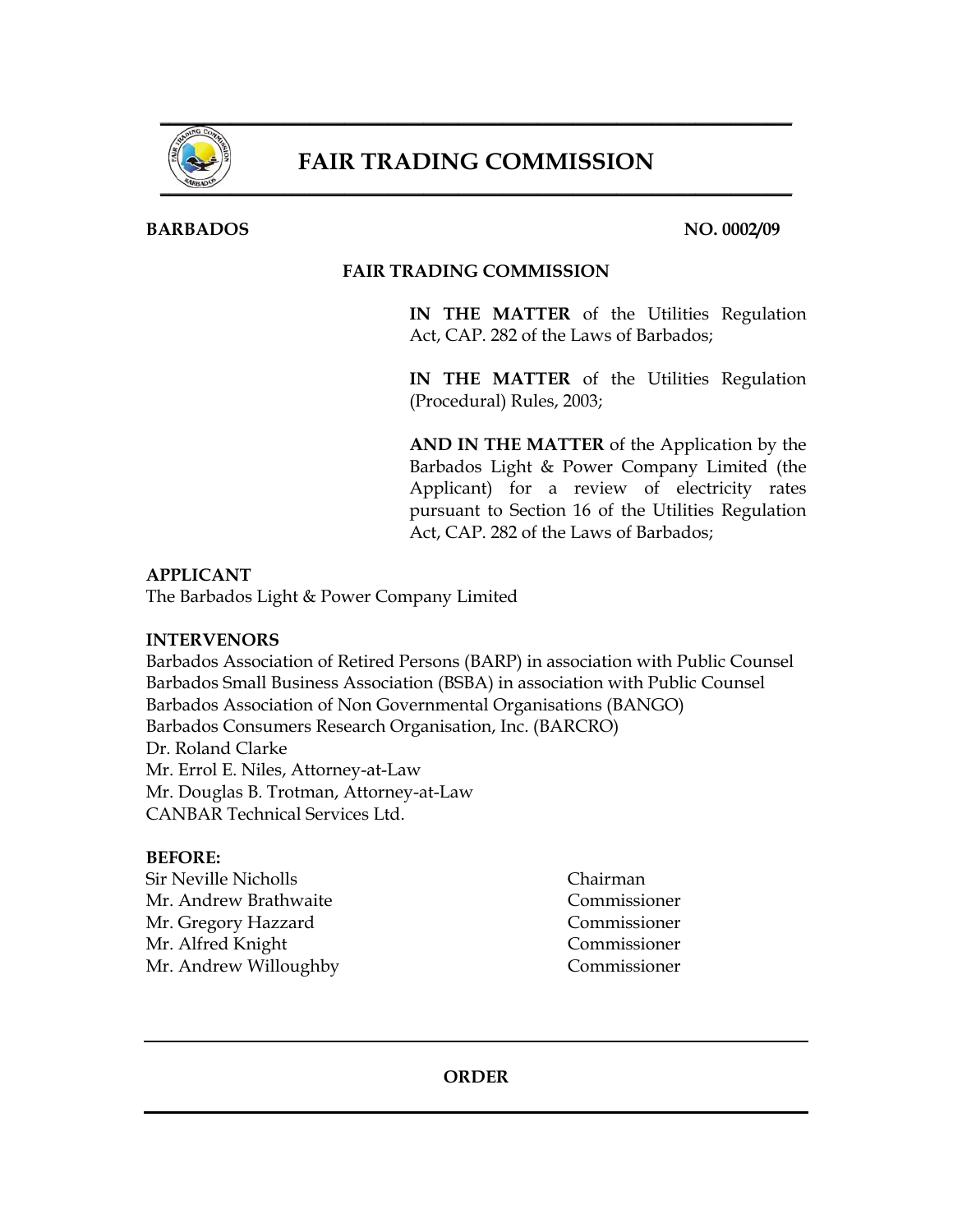Following the hearing of the Barbados Light and Power Company Limited's (BL&P) Rate Review Application and by Decision and Order dated January 25, 2010 the Fair Trading Commission ordered the BL&P to submit to the Commission, within two weeks of issuance of the Decision and Order, a revised rate schedule along with detailed tables showing proof of revenue similar to that provided in response to Question 33 of the Commission's Interrogatories Series #1.

In compliance with the Commission's Decision and Order the BL&P filed its revised rate schedule and accompanying documentation with the Commission on February 11, 2010 and subsequently amended on February 24, 2010.

**UPON READING** the revised rate schedule, detailed tables showing proof of revenue and other accompanying documentation;

## **IT IS HEREBY ORDERED AS FOLLOWS:-**

- 1. The rate schedules K1-K8 contained at Appendix 1 are approved.
- 2. The Commission hereby orders that the new rates be effective from March 1, 2010 and shall be applied to all bills from March 1, 2010.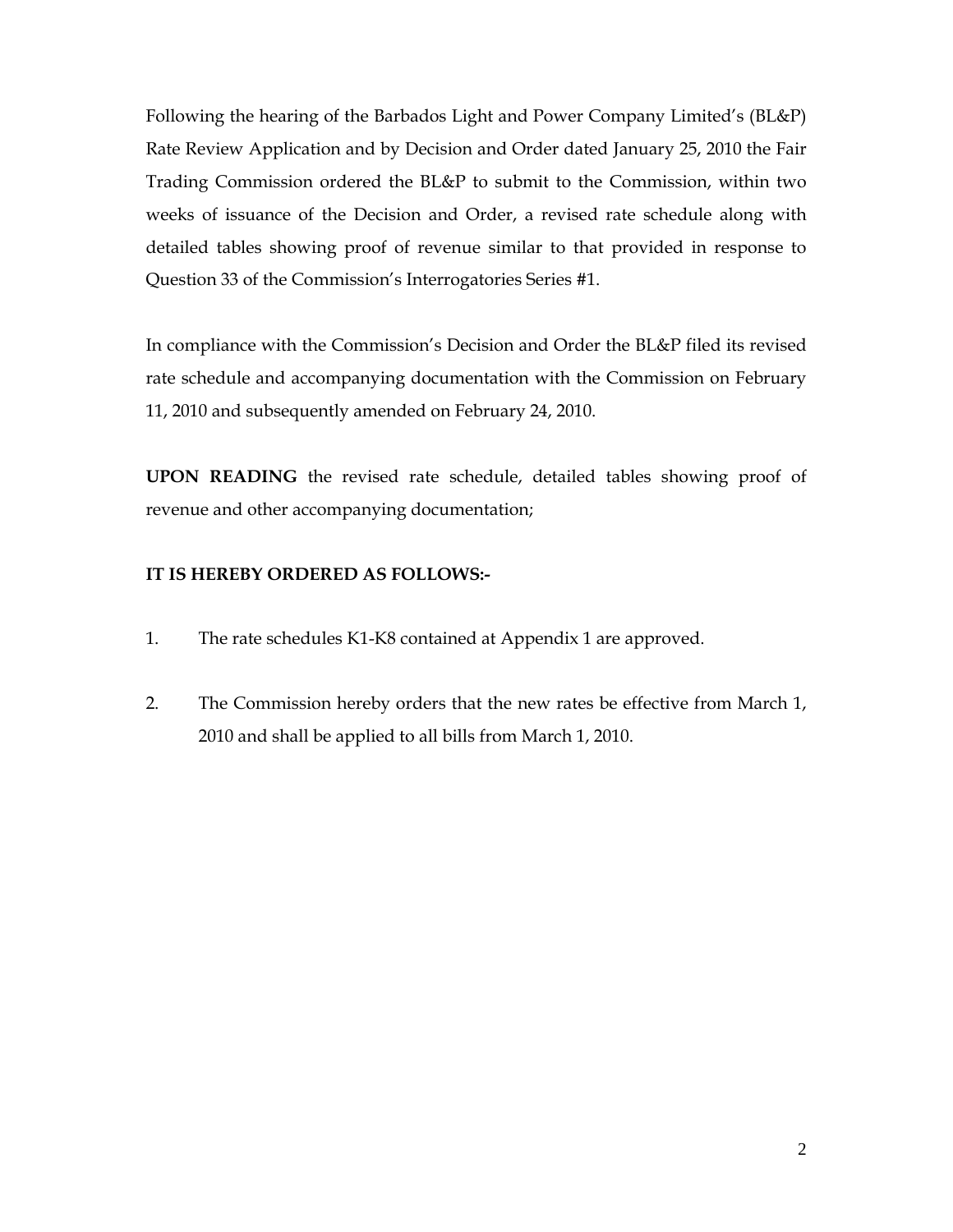*Original signed by: Original signed by:* 

……………………………….. …………………………………..

Neville V. Nicholls Gregory F.M. Hazzard Chairman Commissioner

*Original signed by: Original signed by:* 

……………………………….. …………………………………..

Andrew F. Brathwaite **Alfred W. Knight** Commissioner Commissioner

*Original signed by:* 

……………………………………… Andrew W. Willoughby Commissioner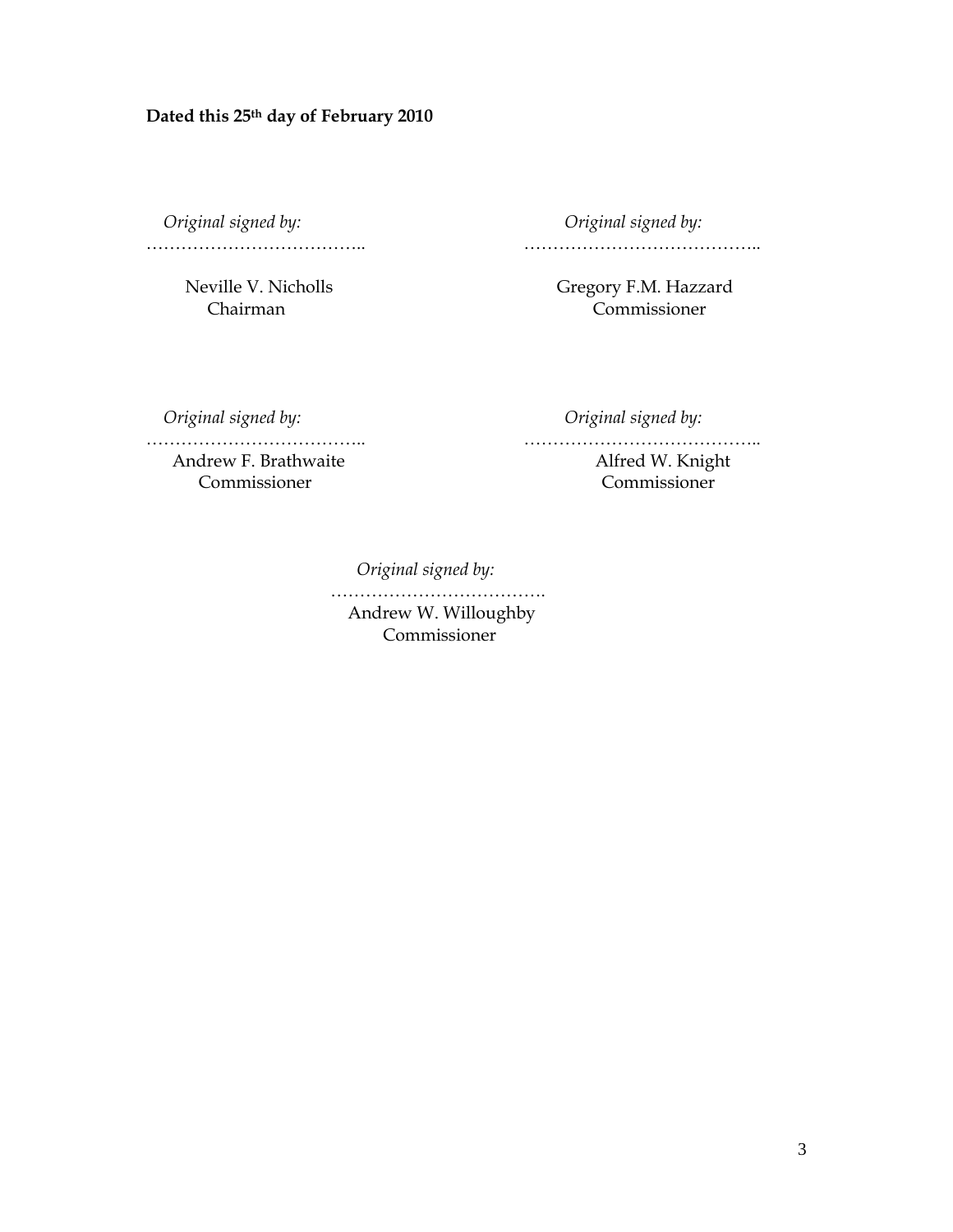#### **THE BARBADOS LIGHT & POWER CO. LTD.**

**SUMMARY OF EXISTING AND NEW TARIFFS**

| <b>TARIFFS</b>          | <b>COMPONENTS</b>              | <u>EXISTING</u>               |              | NEW                           |                |               |
|-------------------------|--------------------------------|-------------------------------|--------------|-------------------------------|----------------|---------------|
|                         |                                |                               | <b>RATES</b> |                               | <b>RATES</b>   | <b>RATES</b>  |
|                         |                                | Parameters                    | Monthly      | Parameters                    | <b>Monthly</b> | Monthly       |
|                         |                                |                               | Excl. VAT    |                               | Excl. VAT      | Incl. VAT     |
| <b>Domestic Service</b> |                                |                               |              |                               |                |               |
|                         | <b>Customer Charge</b>         | Each service                  | \$3          | 0-150kWh                      | \$6.00         | \$6.90        |
|                         |                                |                               |              | 151-500kWh                    | \$10.00        | \$11.50       |
|                         |                                |                               |              | Over 500 kWh                  | \$14.00        | \$16.10       |
|                         | Demand Charge                  | Not applicable                |              | Not applicable                |                | ---------     |
|                         | Base Energy Charge             | 0-100 kWh, per kWh            | \$0.176      | 0-150 kWh, per kWh            | \$0.150        | \$0.1725      |
|                         |                                | Next 900 kWh, per kWh         | \$0.196      | Next 350 kWh, per kWh         | \$0.176        | \$0.2024      |
|                         |                                | Over 1,000 kWh, per kWh       | \$0.216      | Next 1,000 kWh, per kWh       | \$0.200        | \$0.2300      |
|                         |                                |                               |              | Over 1,500 kWh, per kWh.      | \$0.224        | \$0.2576      |
|                         | Fuel Charge                    | All kWh, per kWh.             | <b>FCA</b>   | All kWh, per kWh.             | <b>FCA</b>     | FCA x 1.15    |
| <u>Employee</u>         |                                |                               |              |                               |                |               |
|                         | <b>Customer Charge</b>         | Not applicable                |              | Not applicable                |                |               |
|                         | Demand Charge                  | Not applicable                |              | Not applicable                |                |               |
|                         | Base Energy Charge             | All kWh, per kWh.             | \$0.080      | 0-150 kWh, per kWh            | \$0.1080       | \$0.12420     |
|                         |                                |                               |              | Next 350 kWh, per kWh         | \$0.1270       | \$0.14605     |
|                         |                                |                               |              | Next 1,000 kWh, per kWh       | \$0.1800       | \$0.20700     |
|                         |                                |                               |              | Over 1,500 kWh, per kWh       | \$0.2020       | \$0.23230     |
|                         | Fuel Charge                    | All kWh, per kWh.             | <b>FCA</b>   |                               | <b>FCA</b>     | FCA x 1.15    |
| <b>General Service</b>  |                                |                               |              |                               |                |               |
|                         | <b>Customer Charge</b>         | Each service                  | \$5          | 0-100kWh                      | \$8.00         | \$9.20        |
|                         |                                |                               |              | 101-500kWh                    | \$11.00        | \$12.65       |
|                         |                                |                               |              | Over 500 kWh                  | \$14.00        | \$16.10       |
|                         | Demand Charge                  | Not applicable                |              | Not applicable                |                | ---------     |
|                         | Base Energy Charge             | All kWh, per kWh.             | \$0.226      | 0-100 kWh, per kWh            | \$0.184        | \$0.21160     |
|                         |                                |                               |              | Next 400 kWh, per kWh         | \$0.217        | \$0.24955     |
|                         |                                |                               |              | Next 1,000 kWh, per kWh       | \$0.259        | \$0.29785     |
|                         |                                |                               |              | Over 1,500 kWh, per kWh       | \$0.290        | \$0.33350     |
|                         | <b>Fuel Charge</b>             | All kWh, per kWh.             | <b>FCA</b>   | All kWh, per kWh.             | <b>FCA</b>     | FCA x 1.15    |
|                         | <b>Secondary Voltage Power</b> |                               |              |                               |                |               |
|                         | <b>Customer Charge</b>         | Not applicable                | .            | Each service                  | \$20.00        | \$23.00       |
|                         | Demand Charge                  | per kVA                       | \$4          | per kVA                       | \$24.00        | \$27.60       |
|                         | Base Energy Charge             | All kWh, per kWh.             | \$0.206      | All kWh, per kWh.             | \$0.1380       | \$0.1587      |
|                         | <b>Fuel Charge</b>             | All kWh, per kWh.             | <b>FCA</b>   | All kWh, per kWh.             | <b>FCA</b>     | FCA x 1.15    |
| <b>Large Power</b>      |                                |                               |              |                               |                |               |
|                         | <b>Customer Charge</b>         | Not applicable                | ---------    | Each service                  | \$300          | \$345         |
|                         | Demand Charge                  | per kVA                       | \$3          | per kVA                       | \$22           | \$25.30       |
|                         | Base Energy Charge             | All kWh, per kWh.             | \$0.196      | All kWh, per kWh.             | \$0.1170       | \$0.13455     |
|                         | <b>Fuel Charge</b>             | All kWh, per kWh.             | <b>FCA</b>   | All kWh, per kWh.             | <b>FCA</b>     | FCA x 1.15    |
| <b>Streetlights</b>     |                                |                               |              |                               |                |               |
|                         | <b>Customer Charge</b>         | Each 50 Watt HPS light        | \$5.82       | Each 50 Watt HPS light        | \$7.04         | \$8.0960      |
|                         |                                | Each 70 Watt HPS light        | \$5.82       | Each 70 Watt HPS light        | \$7.73         | \$8.8895      |
|                         |                                | Each 100 Watt HPS light       | \$14.80      | Each 100 Watt HPS light       | \$8.59         | \$9.8785      |
|                         | Demand Charge                  | Not applicable                | ---------    | Not applicable                |                |               |
|                         | Base Energy Charge             | Not applicable                | ---------    | Not applicable                |                |               |
|                         |                                |                               |              |                               |                |               |
|                         | Fuel Charge                    | 50 Watt HPS (27 kWh / month)  | 27*FCA       | 50 Watt HPS (25 kWh / month)  | 25*FCA         | 25*FCA x 1.15 |
|                         |                                | 70 Watt HPS (27 kWh / month)  | 27*FCA       | 70 Watt HPS (33 kWh / month)  | 33*FCA         | 33*FCA x 1.15 |
|                         |                                | 100 Watt HPS (73 kWh / month) | 73*FCA       | 100 Watt HPS (43 kWh / month) | 43*FCA         | 43*FCA x 1.15 |

**NOTES.**

(1) FCA = Fuel Clause Adjustment, calculated monthly in accordance with the Fuel Clause.

(2) Proposed Fuel Clause Adjustment is based on the total fuel cost. 2.64 cents/kWh has been shifted from the Base Energy rate to the FCA.<br>(3) 10% discount on non-fuel components of Domestic Service bills is applied if ful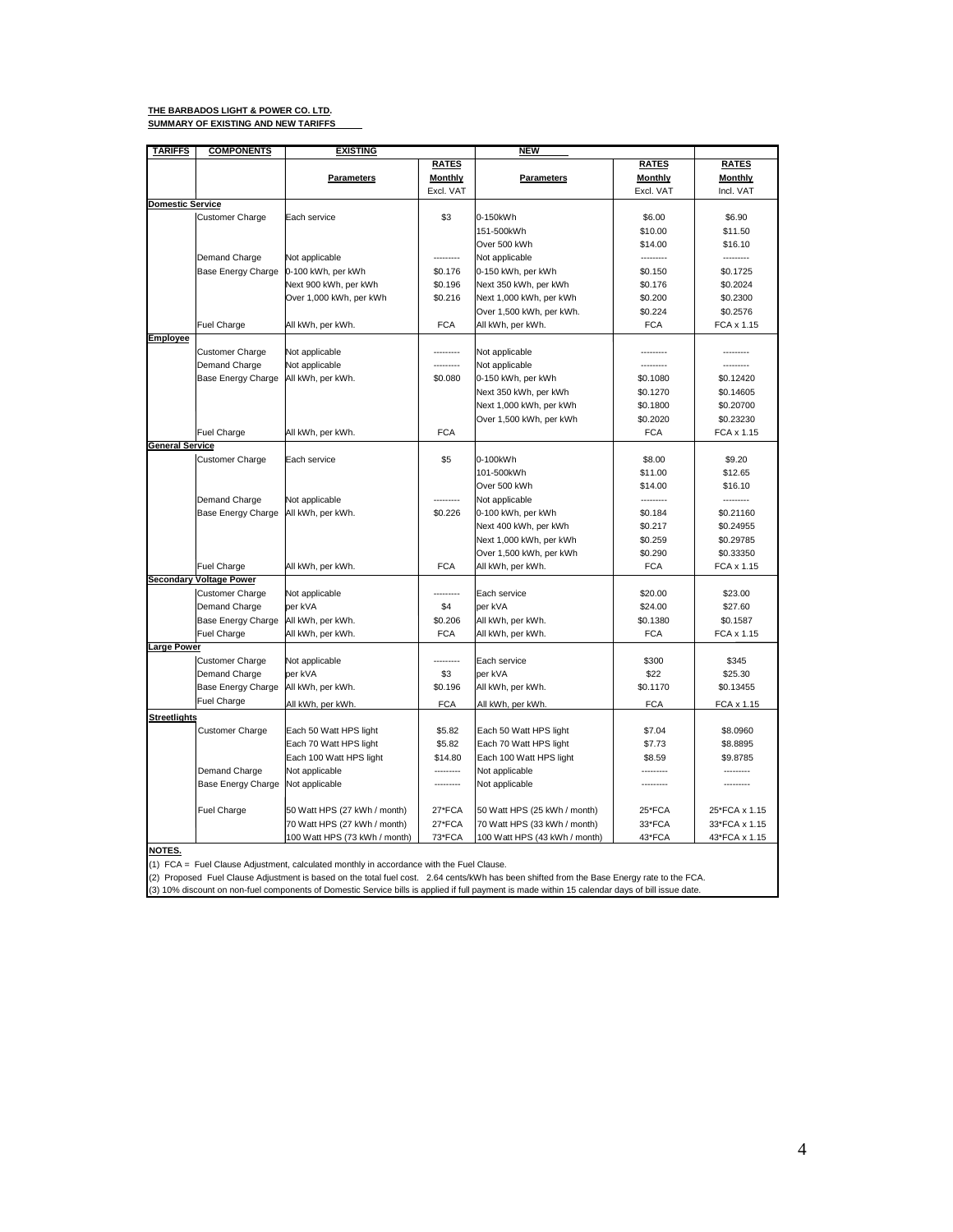## **K-1: TARIFF FOR DOMESTIC SERVICE (DS)**

#### **APPLICATION**

This tariff is available to residential customers who occupy for domestic purposes individually-metered dwelling houses, apartments or condominiums suitable for year-round family occupancy. The residence shall be occupied by the owner or shall be the principal place of residence for the occupant.

#### **TYPE OF SERVICE**

Under this tariff, the Company will supply single-phase alternating current electricity at 50 Hz, and one of the secondary voltages specified in the latest revision of the Company's booklet entitled "Information and Requirements Covering Installation of Electric Services and Meters".

#### **CONDITIONS OF SERVICE**

Single phase, 2 or 3 wire services up to a maximum of 200 amperes are eligible for this tariff. This tariff is not applicable to customers who occupy dwelling units used or registered for the purpose of transient occupancy such as rooming houses, hotels, guest-houses or villas, or primarily for commercial, industrial or non-domestic activities. No service may be transmitted from a customer who receives electric service to another premises without the prior written consent of the Company.

#### **GENERAL PROVISIONS**

When two or more rates are available for certain classes of service, the choice of such rates rests with the customer. The Company will at any time, upon request, advise any customer as to the rate best suited to existing or anticipated service requirements, as defined by the customer. The Company does not assume responsibility for the selection of such rate or the continuance of the lowest annual cost under the selected rate. A customer, having selected a rate, may not change to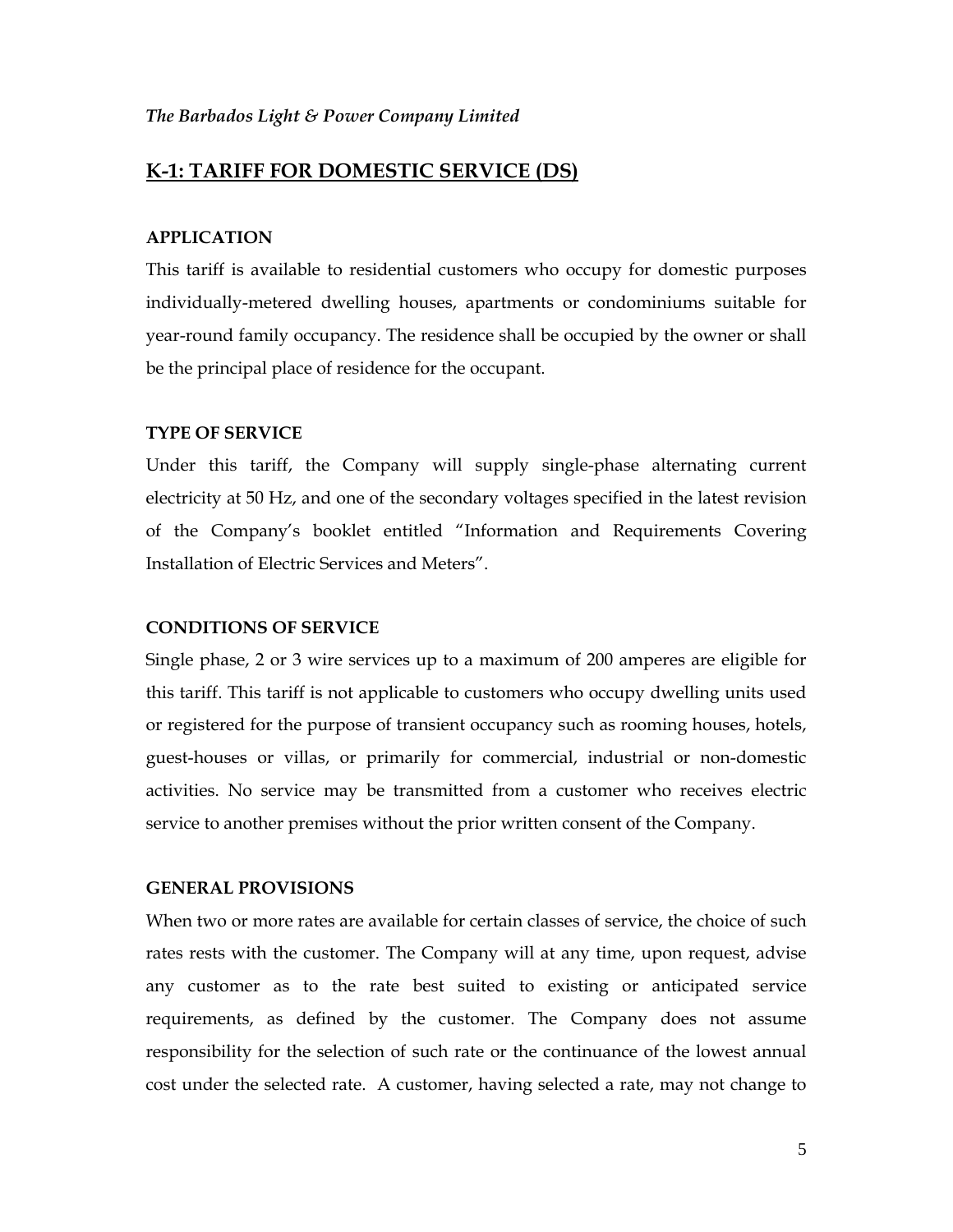another rate within a 12-month period unless there is a substantial change in the character or conditions of the service. In the case of a new service, customers will be given reasonable opportunity to determine their service requirements before selecting their preferred rate.

#### **MONTHLY RATE**

**1) Customer Charge** - This applies to each electricity service under this tariff for the fixed costs of providing service including the service installation, meter reading, billing and customer service costs. The monthly Customer Charge is determined by the customer's 30 day average kWh consumption over the previous 12 months, or as many months during the past 12 months as are available.

| i) 0 - 150 kWh | $$6/$ month + \$0.90 VAT = \$6.90/month |
|----------------|-----------------------------------------|
|                |                                         |

- ii) 151- 500 kWh  $$10/$  month + \$1.50 VAT = \$11.50/month
- iii) Over 500kWh \$14 / month + \$2.10 VAT = \$16.10/month
- **2) Base Energy Charge** This applies to each electricity service under this tariff for all other costs associated with the provision of this service, except the cost of fuel.

| i) First 150 kWh               | $^\text{\textregistered}$ | $$0.150 / kWh + $0.0225 \text{ VAT} = $0.1725 / kWh$ |
|--------------------------------|---------------------------|------------------------------------------------------|
| ii) Next 350 kWh               | $\omega$                  | $$0.176/kWh + $0.0264 VAT = $0.2024 / kWh$           |
| iii) Next $1000$ kWh $\oslash$ |                           | $$0.200/kWh + $0.03 VAT = $0.230 / kWh$              |
| iv) Over 1500 kWh @            |                           | $$0.224/kWh + $0.0336 VAT = $0.2576 / kWh$           |

**3) Fuel Charge** – This applies to each electricity service under this tariff for the cost of fuel associated with the provision of this service.

All kWh at the Fuel Clause Adjustment (cents/kWh) + VAT

The Fuel Clause Adjustment is calculated according to the Fuel Clause approved by the Fair Trading Commission and may vary from month to month.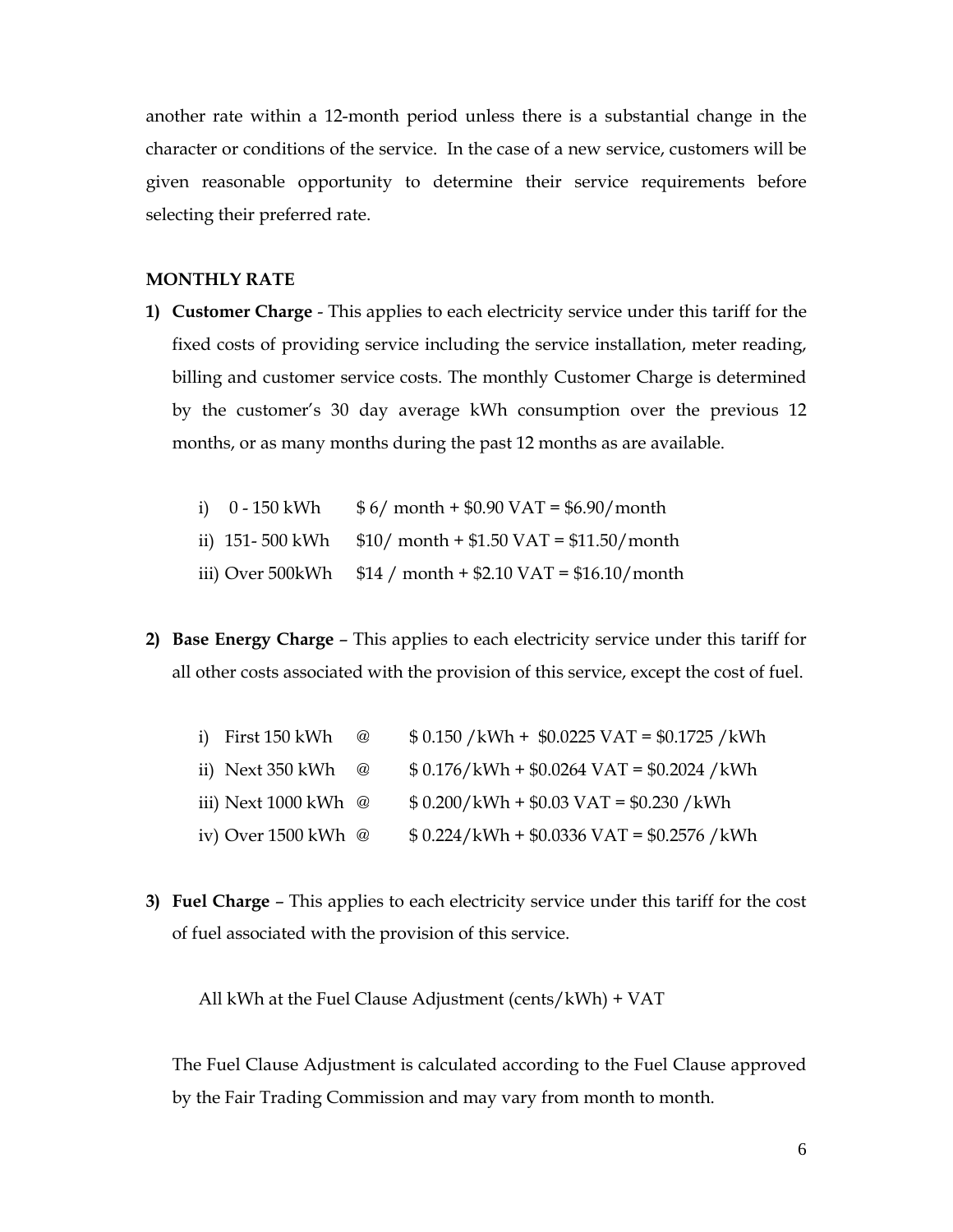#### **MINIMUM BILL**

The minimum bill shall be the applicable Customer Charge.

## **DISCOUNT**

A 10% discount on the Customer Charge and the Base Energy Charge is allowed if payment is made in full within 15 calendar days of the date of issue of the bill. The discount does not apply to the Fuel Charge portion of the bill.

## **METER READING AND BILLING**

The meters of Domestic Service customers are normally read every other month but these accounts are billed monthly. In the month when the meters are not read, the customers' bills are estimated based on an average of their previous energy consumption.

## **RULES AND REGULATIONS**

Service under this schedule is subject to the orders of the Fair Trading Commission and the latest publication of the "Information and Requirements Covering Installation of Electric Services and Meters". In case of a difference of interpretation between any provision of this schedule and the "Information and Requirements Covering Installation of Electric Services and Meters" booklet, the provision of this schedule shall apply. A bill calculated under this tariff is subject to change under the provisions of such applicable rider(s) as may be approved and / or amended by the Fair Trading Commission.

## **K-2: TARIFF FOR GENERAL SERVICE (GS)**

## **APPLICATION**

This tariff is available to all customers who meet the required conditions of service.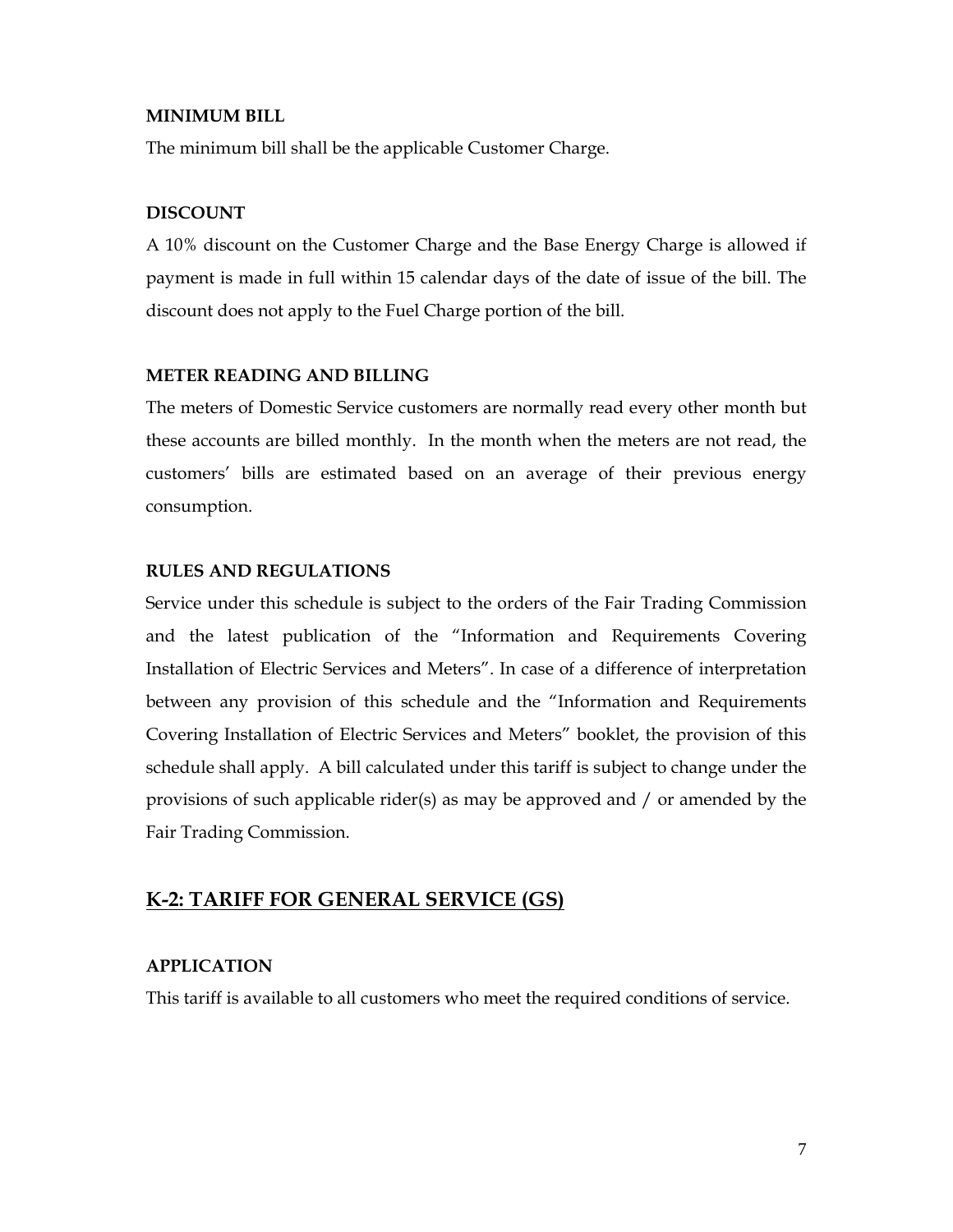#### **TYPE OF SERVICE**

Under this tariff, the Company will supply single-phase alternating current electricity at 50 Hz, and one of the nominal secondary voltages specified in the latest revision of the Company's booklet entitled "Information and Requirements Covering Installation of Electric Services and Meters". Three-phase service may be furnished but only under special arrangements.

#### **CONDITIONS OF SERVICE**

Single phase, 2 or 3 wire services up to a maximum of 10 kVA are eligible for this tariff. No service may be transmitted from a customer who receives service to another premises without the prior written consent of the Company.

#### **GENERAL PROVISIONS**

When two or more rates are available for certain classes of service, the choice of such rates rests with the customer. The Company will at any time, upon request, advise any customer as to the rate best suited to existing or anticipated service requirements, as defined by the customer. The Company does not assume responsibility for the selection of such rate or the continuance of the lowest annual cost under the rate selected. A customer, having selected a rate, may not change to another rate within a 12-month period unless there is a substantial change in the character or conditions of the service. In the case of a new service, customers will be given reasonable opportunity to determine their service requirements before selecting their preferred rate.

### **MONTHLY RATE**

**1) Customer Charge** - This applies to each electricity service under this tariff for the fixed costs of providing service including the service installation, meter reading, billing and customer service costs. The monthly customer charge is determined by the customer's 30 day average kWh consumption over the previous 12 months, or as many months during the past 12 months as are available.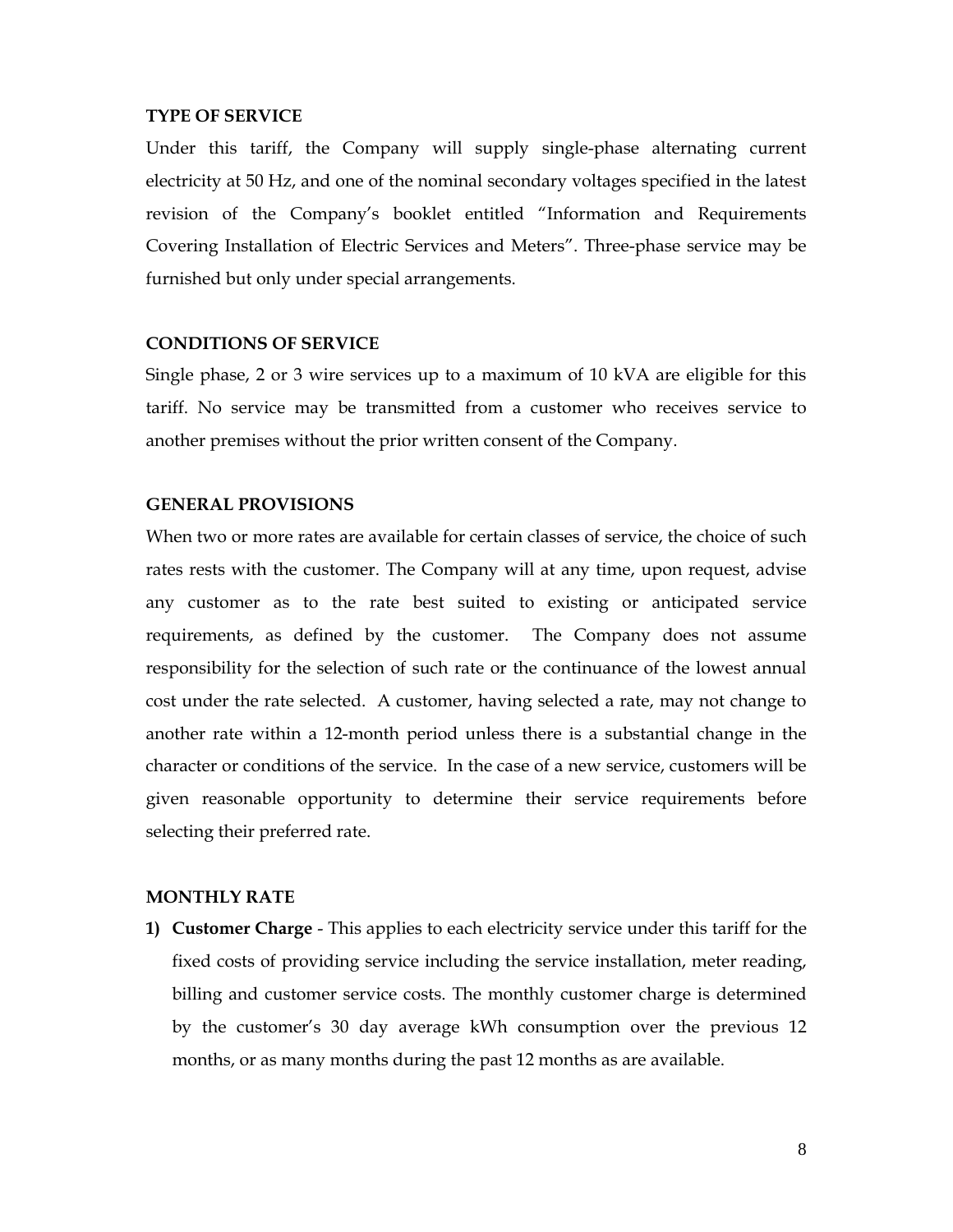- i)  $0 -100$  kWh  $$ 8/month + $1.20$  VAT = \$9.20/month
- ii)  $101 500$  kWh  $$11/month + $1.65$  VAT = \$12.65/month
- iii) Over 500 kWh  $$14/month + $2.10 \text{ VAT} = $16.10/month$
- **2) Base Energy Charge** This applies to each electricity service under this tariff for all other costs directly associated with the provision of this service, except the cost of fuel.
	- i) First 100 kWh  $$ 0.184/kWh + $0.0276 VAT = $0.2116 / kWh$ ii) Next 400 kWh  $$ 0.217/kWh + $0.03255 VAT = $0.24955 / kWh$ iii) Next 1000 kWh \$ 0.259/kWh + \$0.03885 VAT = \$0.29785 /kWh iv) Over 1500 kWh \$ 0.290/kWh + \$0.0435 VAT = \$0.3335 /kWh
- **3) Fuel Charge** This applies to each electricity service under this tariff for the cost of fuel associated with the provision of this service.

All kWh at the Fuel Clause Adjustment (cents/kWh) + VAT

The Fuel Clause Adjustment is calculated according to the Fuel Clause approved by the Fair Trading Commission and may vary from month to month.

#### **MINIMUM BILL**

The minimum bill shall be the applicable Customer Charge.

### **METER READING AND BILLING**

The meters of General Service customers are normally read every other month but these accounts are billed monthly. In the month when the meters are not read, the customers' bills are estimated based on an average of their previous energy consumption.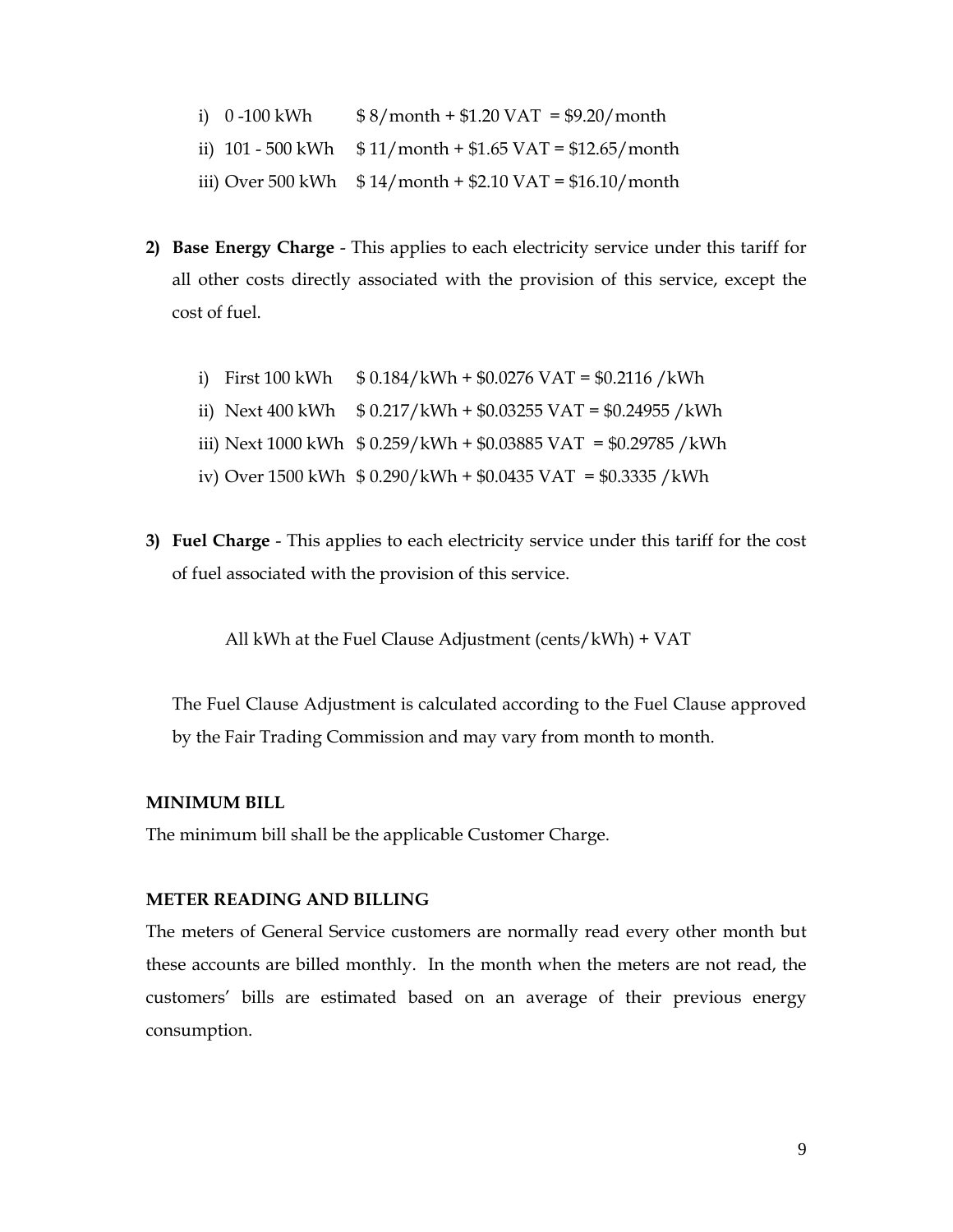#### **RULES AND REGULATIONS**

Service under this schedule is subject to the orders of the Fair Trading Commission and the latest publication of the "Information and Requirements Covering Installation of Electric Services and Meters". In case of a difference of interpretation between any provision of this schedule and the "Information and Requirements Covering Installation of Electric Services and Meters" booklet the provision of this schedule shall apply. A bill calculated under this tariff is subject to change under the provisions of such applicable rider(s) as may be approved and / or amended by the Fair Trading Commission.

## **K-3: TARIFF FOR SECONDARY VOLTAGE POWER (SVP)**

#### **APPLICATION**

This tariff is available to all customers.

#### **TYPE OF SERVICE**

Under this tariff, the Company will supply single-phase or three-phase alternating current electricity at 50 Hz, at one of the nominal secondary voltages specified in the latest revision of the Company's booklet entitled "Information and Requirements Covering Installation of Electric Services and Meters".

#### **CONDITIONS OF SERVICE**

This tariff is available for customers with a billing demand of not less than 5 kVA. No service may be transmitted from a customer who receives this service to another premises without the express prior written consent of the Company.

## **GENERAL PROVISIONS**

When two or more rates are available for certain classes of service, the choice of such rates rests with the customer. The Company will at any time, upon request, advise any customer as to the rate best suited to existing or anticipated service requirements, as defined by the customer. The Company does not assume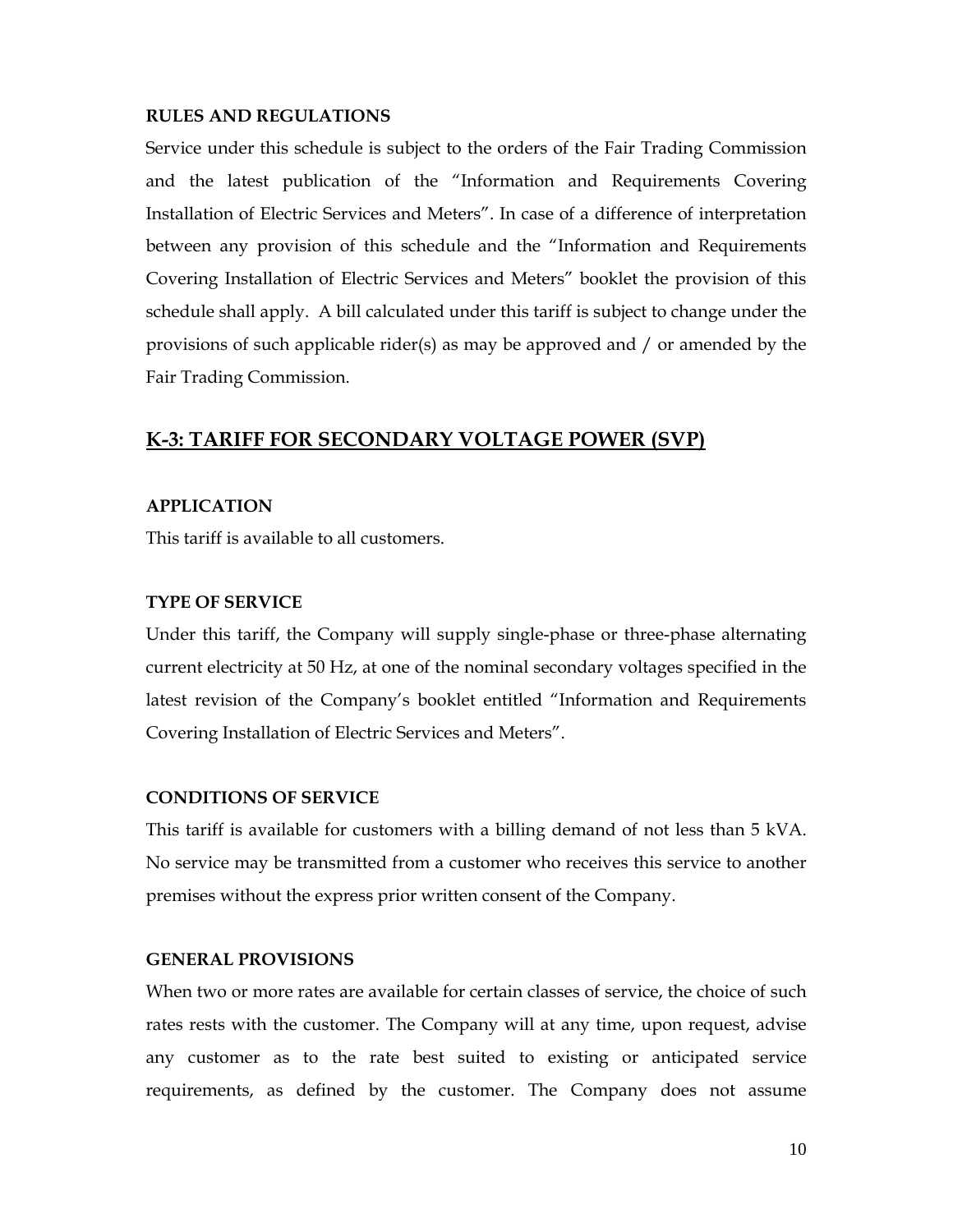responsibility for the selection of such rate. A customer, having selected a rate, may not change to another rate within a 12-month period unless there is a substantial change in the character or conditions of the service. In the case of a new service, customers will be given reasonable opportunity to determine their service requirements before selecting their preferred rate.

#### **MONTHLY RATE**

**1) Customer Charge** - This applies to each electricity service under this tariff for the fixed costs of providing service, including service installation, meter reading, billing and customer services.

 $$20.00/m$ onth + \$3.00 VAT = \$23.00/month

- **2) Demand Charge**  This applies to each electricity service under this tariff for the costs associated with the generating facilities, transmission and distribution lines, substations, transformers and other facilities required to meet individual and combined customer peak demand.
	- (a) For Company-owned transformer(s):  $$24.00/kVA$  of Billing Demand + \$3.60 VAT = \$27.60 /kVA
	- (b) For Customer-owned transformer(s):

 $$22.00/kVA$  of Billing Demand + \$3.30 VAT = \$25.30 /kVA

**Note that (b) is not available for new connections or for expansion of existing customer transformer installations unless approved by the Company under special circumstances**.

**3) Base Energy Charge** - This applies to each electricity service under this tariff for the variable energy costs associated with the provision of this service, except the cost of fuel.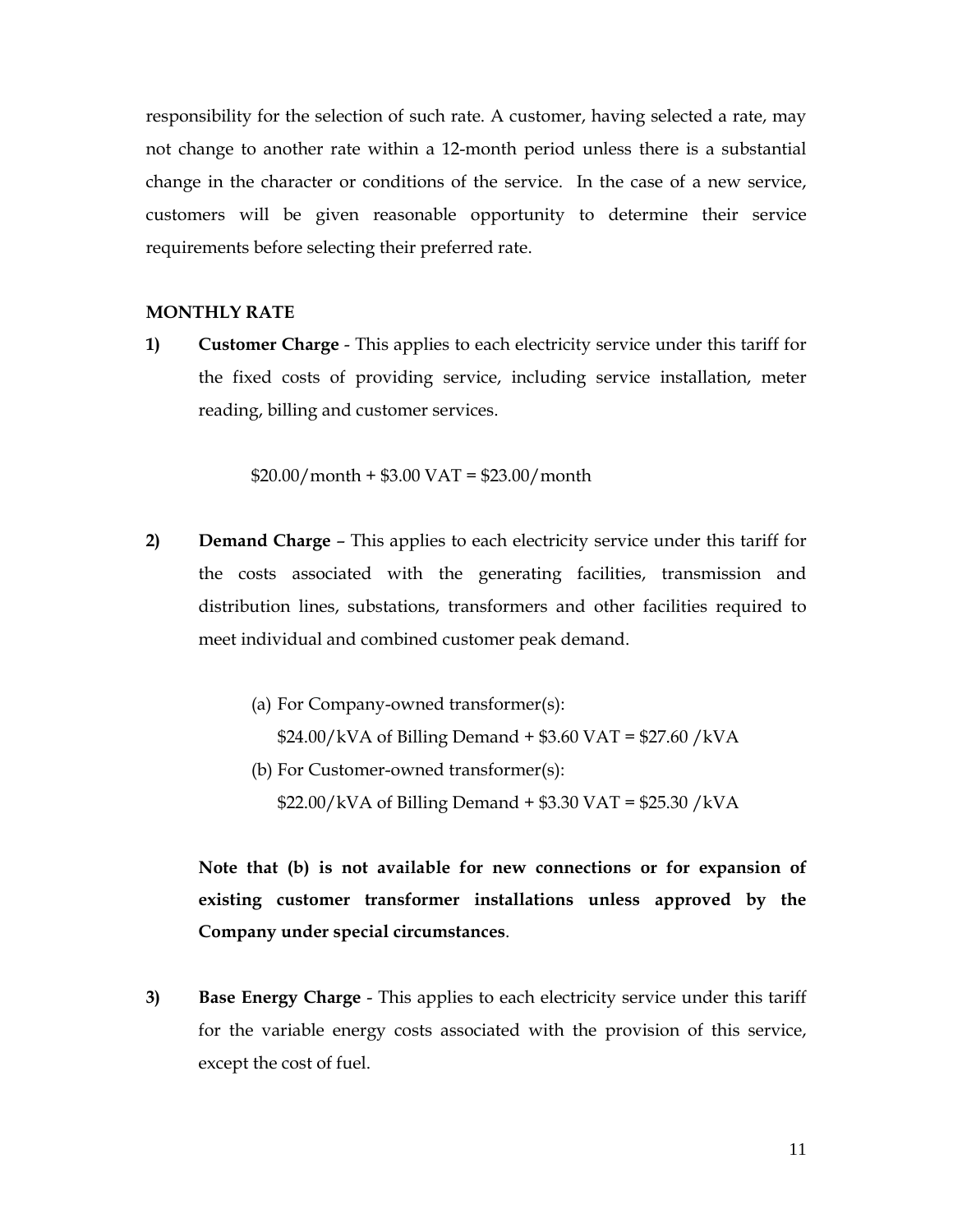All kWh @ \$0.1380 + \$0.0207 VAT = \$0.1587 /kWh

**4) Fuel Charge** - This applies to each electricity service under this tariff for the cost of fuel associated with the provision of this service.

All kWh @ the Fuel Clause Adjustment (cents / kWh) + VAT

The Fuel Clause Adjustment is calculated monthly according to the Fuel Clause approved by the Fair Trading Commission and may vary from month to month.

#### **BILLING DEMAND**

- (a) Customers connected under this rate shall be metered as to demand and the billing demand shall be the maximum measured demand of the current month or 5 kVA, whichever is greater. The measured demand may be measured in either kW or kVA at the option of the Company depending upon the character of the service. If the demand is measured in kW then the maximum kW reading shall be divided by a correction factor of 0.85 for conversion to kVA for billing purposes.
- (b) The Company shall reserve the right to assess the billing demand in cases where an accurate demand reading cannot be obtained, for example, due to the inaccessibility of the meter or a demand seal being broken. In these cases, the billing demand shall be assessed using the best estimate of the customer's kWh/kVA ratio and energy usage for the period. These will normally be determined using an average of the previous three months of the customer's billing information.
- (c) The Company shall reserve the right to assess the billing demand based on a connected load for installations with high momentary demands including lifts, cranes, X-ray equipment and welders.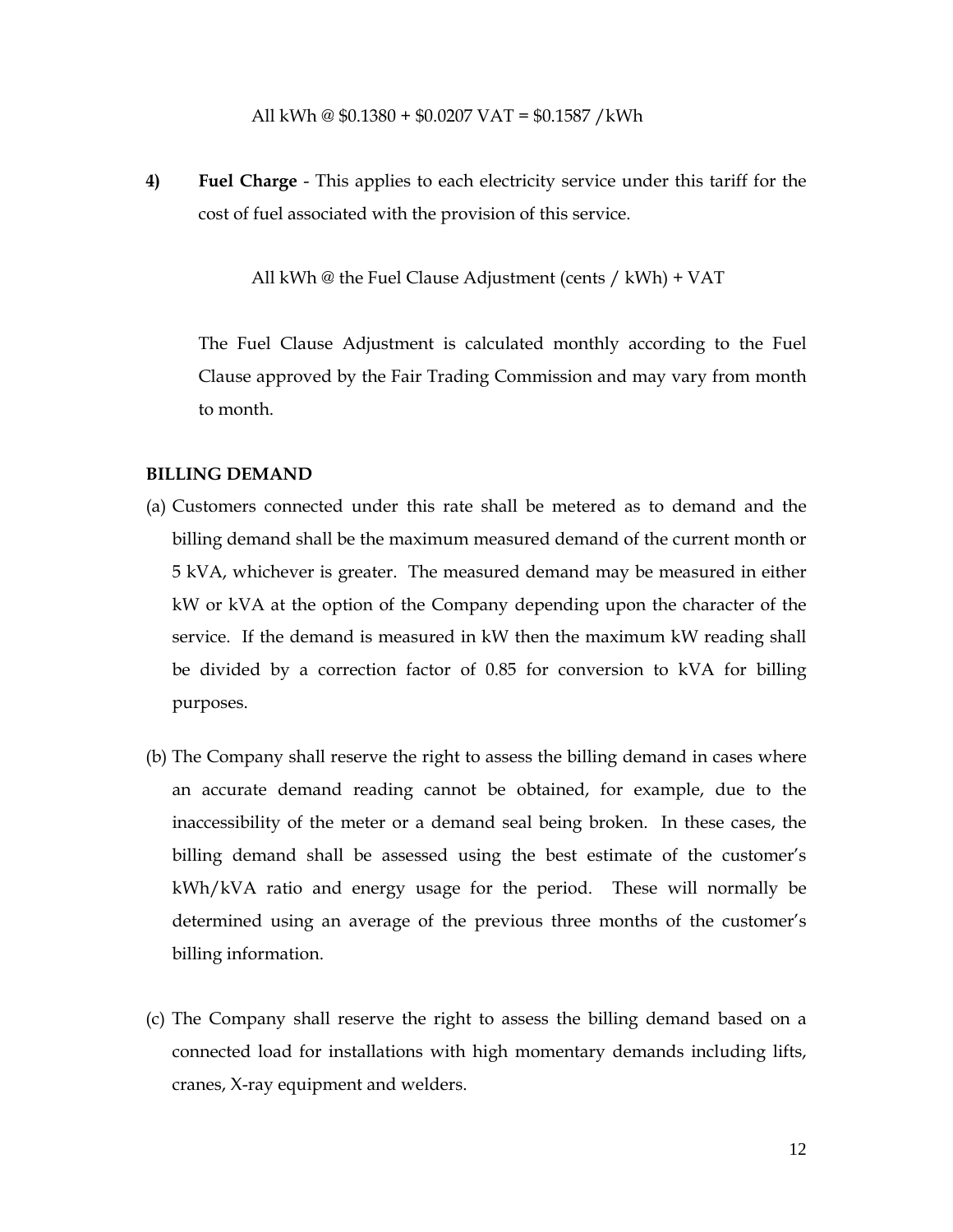(d) For customers with a contracted demand, the billing demand shall be the higher of (a), (b), (c) or the contracted demand.

#### **MINIMUM BILL**

The minimum bill shall be the Billing Demand Charge plus the Customer Charge

## **TERMS OF SERVICE**

Not less than one year.

## **RULES AND REGULATIONS**

Service under this schedule is subject to the orders of the Fair Trading Commission and the latest publication of the "Information and Requirements Covering Installation of Electric Services and Meters". In case of a difference of interpretation between any provision of this schedule and the "Information and Requirements Covering Installation of Electric Services and Meters" booklet the provision of this schedule shall apply. A bill calculated under this tariff is subject to change under the provisions of such applicable rider(s) as may be approved and / or amended by the Fair Trading Commission.

## **K-4: TARIFF FOR LARGE POWER (LP)**

## **APPLICATION**

This tariff is available to all customers receiving supply at primary voltage.

#### **TYPE OF SERVICE**

Under this tariff, the Company will supply three-phase alternating current electricity at 50 Hz, and one of the nominal primary voltages specified in the latest revision of the Company's booklet entitled "Information and Requirements Covering Installation of Electric Services and Meters".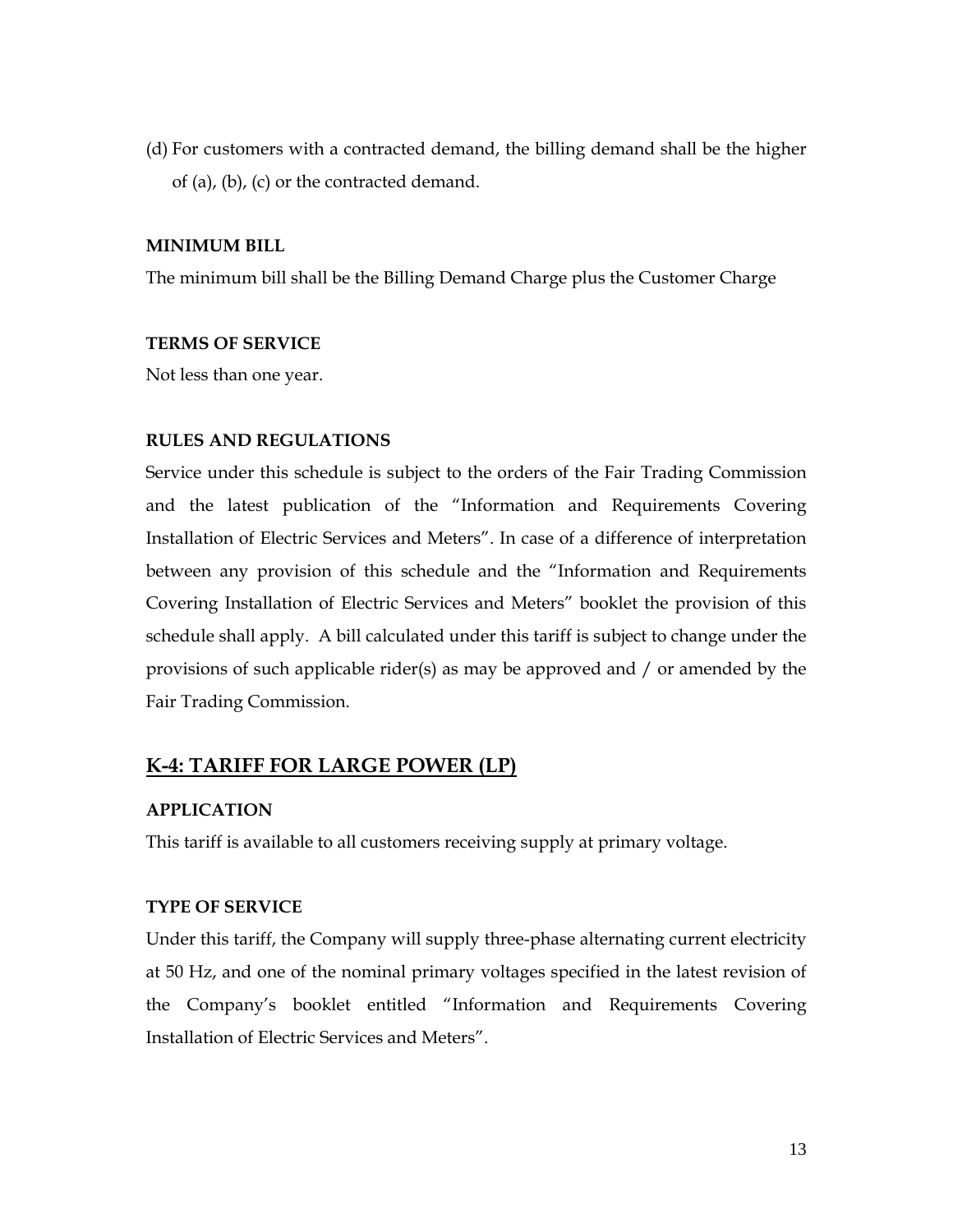#### **CONDITION OF SERVICE**

This tariff is available for customers with a billing demand of not less than 50 kVA. No service may be transmitted from a customer to another premises without the express written the prior consent of the Company.

#### **GENERAL PROVISIONS**

When two or more rates are available for certain classes of service, the choice of such rates rests with the customer. The Company will at any time, upon request, advise any customer as to the rate best suited to existing or anticipated service requirements, as defined by the customer. The Company does not assume responsibility for the selection of such rate. A customer, having selected a rate, may not change to another rate within a 12-month period unless there is a substantial change in the character or conditions of the service. In the case of a new service, customers will be given reasonable opportunity to determine their service requirements before selecting their preferred rate.

## **MONTHLY RATE**

**1) Customer Charge** - This applies to each electricity service under this tariff for the fixed costs of providing service, including service installation, meter reading, billing and customer services.

 $$300.00/month + $45.00 VAT = $345.00/month$ 

**2) Demand Charge** - This applies to each electricity service under this tariff for the costs associated with the generating facilities, transmission and distribution lines, substations, transformers and other facilities required to meet individual and combined customer peak demand.

\$22.00 / kVA of Billing Demand + \$3.30 VAT = \$25.30 /kVA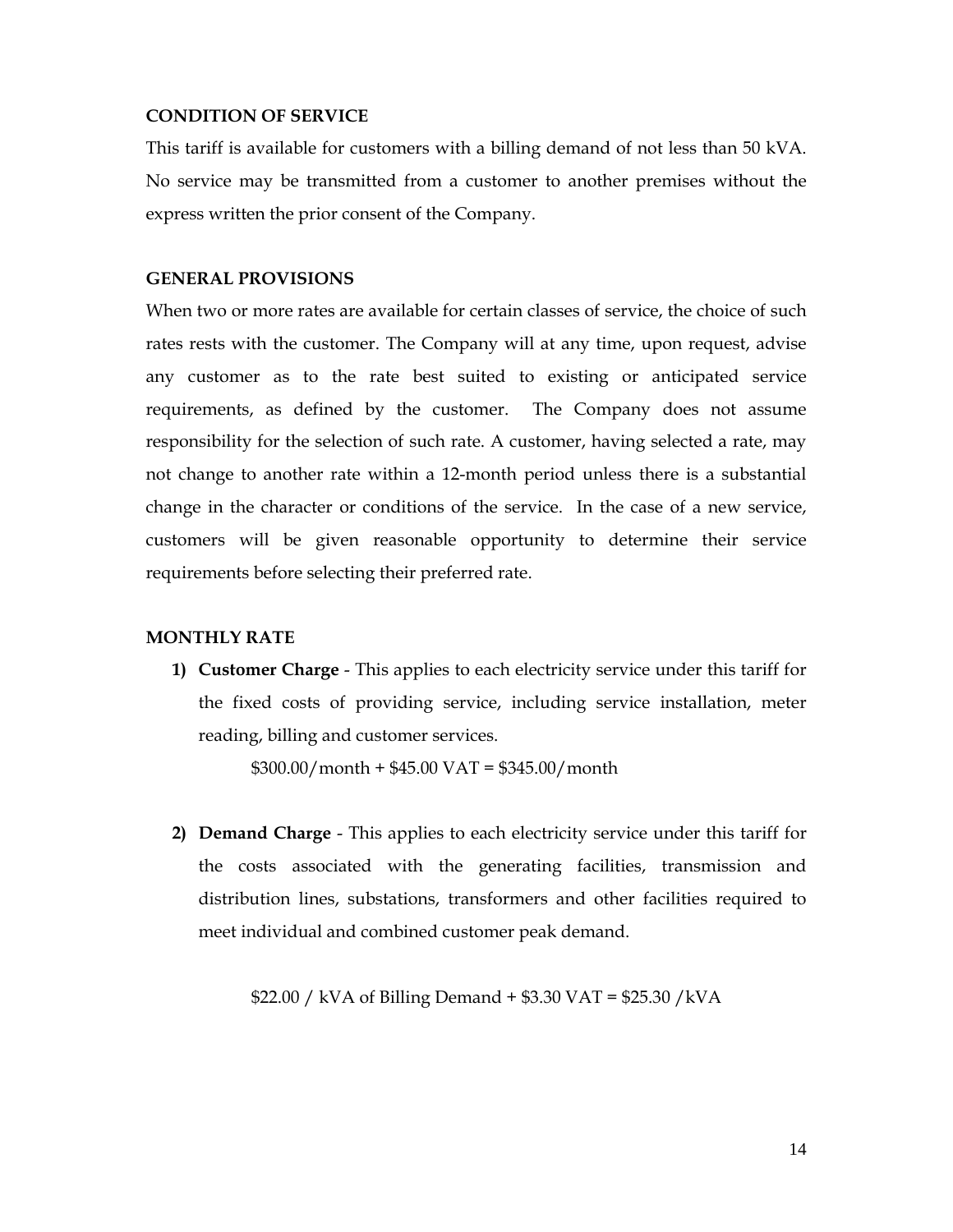**Note:** In cases where a customer's transformer may fail, or otherwise be unavailable, the Company may provide a transformer on a temporary basis for an additional charge as set out in the Schedule of Service Charges.

**3) Base Energy Charge** - This applies to each electricity service under this tariff for the variable energy costs associated with the provision of this service, except the cost of fuel.

All kWh @ \$0.1170 / kWh + \$0.01755 VAT = \$0.13455 /kWh

**4) Fuel Charge** - This applies to each electricity service under this tariff for the cost of fuel associated with the provision of this service.

All kWh @ the Fuel Clause Adjustment (cents/kWh) + VAT

 The Fuel Clause Adjustment is calculated according to the Fuel Clause approved by the Fair Trading Commission and may vary from month to month.

### **METERING ON LOW VOLTAGE SIDE**

Normally the usage for customers under this tariff will be metered on the high voltage side of their transformer. However, under special circumstances, at the Company's discretion, their usage may be metered on the low voltage side of the transformer. On these occasions the Company shall increase the Billing Demand and energy consumed by a loss factor for the calculation of the Demand, Base Energy and Fuel Charges to account for losses incurred in the customer's transformer.

## **MINIMUM BILL**

The minimum bill shall be the Billing Demand Charge plus the Customer Charge.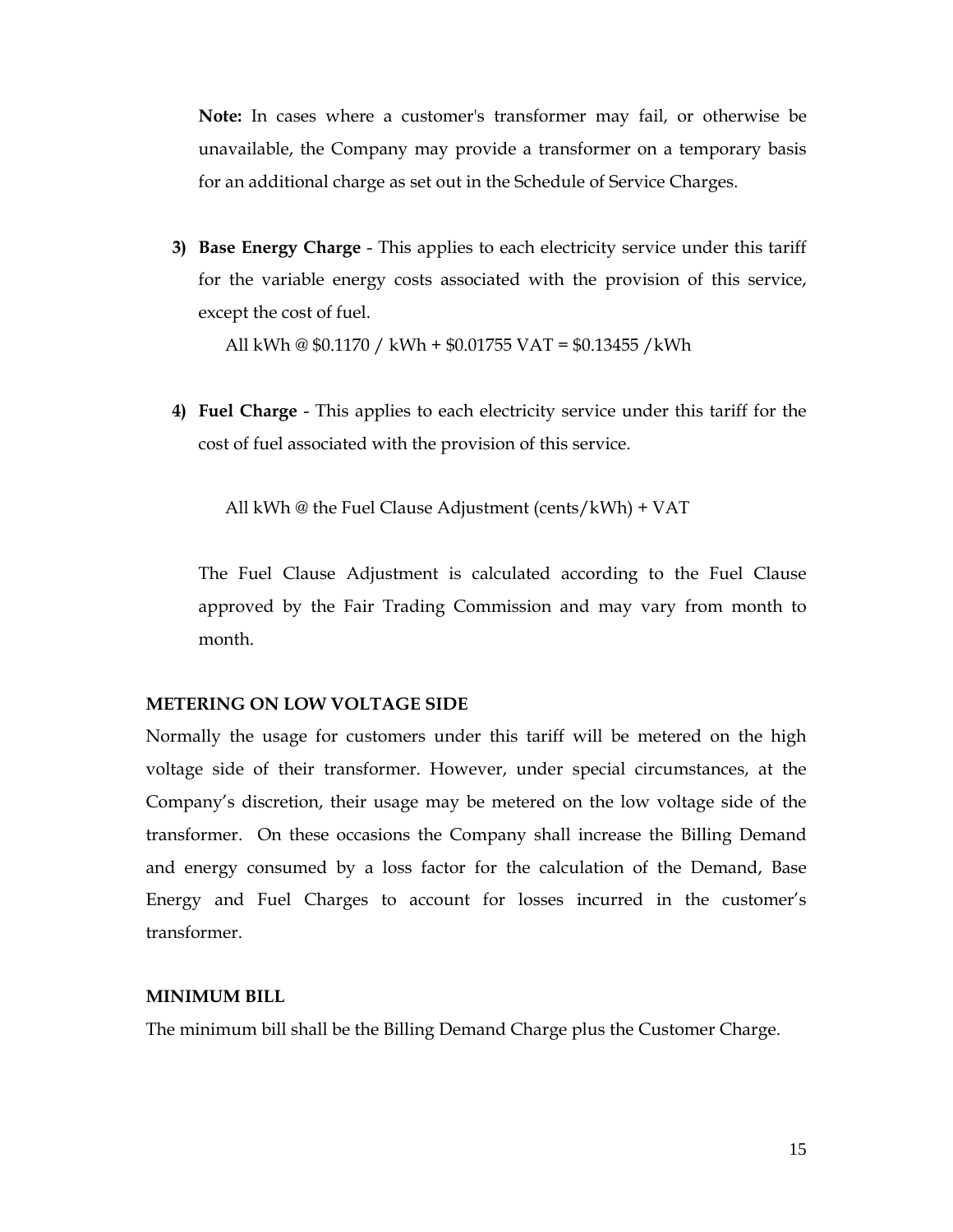#### **BILLING DEMAND**

- (a) Customers connected under this rate shall be metered as to demand and the billing demand shall be the maximum measured demand of the current month or 50 kVA, whichever is greater. The measured demand may be measured in either kW or kVA at the option of the Company depending upon the character of the service. If the demand is measured in kW then the maximum kW reading shall be divided by a correction factor of 0.85 for conversion to kVA for billing purposes.
- (b) The Company shall reserve the right to assess the billing demand in cases where an accurate demand reading cannot be obtained, for example due to the inaccessibility of the meter or a demand seal being broken. In these cases, the demand will be assessed using the best estimate of the customer's kWh/kVA ratio and energy usage for the period. These will normally be determined using an average of the previous three months of the customer's billing information.
- (c) The Company shall reserve the right to assess the billing demand based on a connected load for installations with high momentary demands including lifts, cranes, X-ray equipment and welders.
- (d) For customers with a contracted demand, the billing demand shall be the higher of (a), (b), (c) or the contracted demand.

#### **TERMS OF SERVICE**

Not less than one year.

#### **RULES AND REGULATIONS**

Service under this schedule is subject to the orders of the Fair Trading Commission and the latest publication of the "Information and Requirements Covering Installation of Electric Services and Meters". In case of a difference of interpretation between any provision of this schedule and the "Information and Requirements Covering Installation of Electric Services and Meters" booklet the provision of this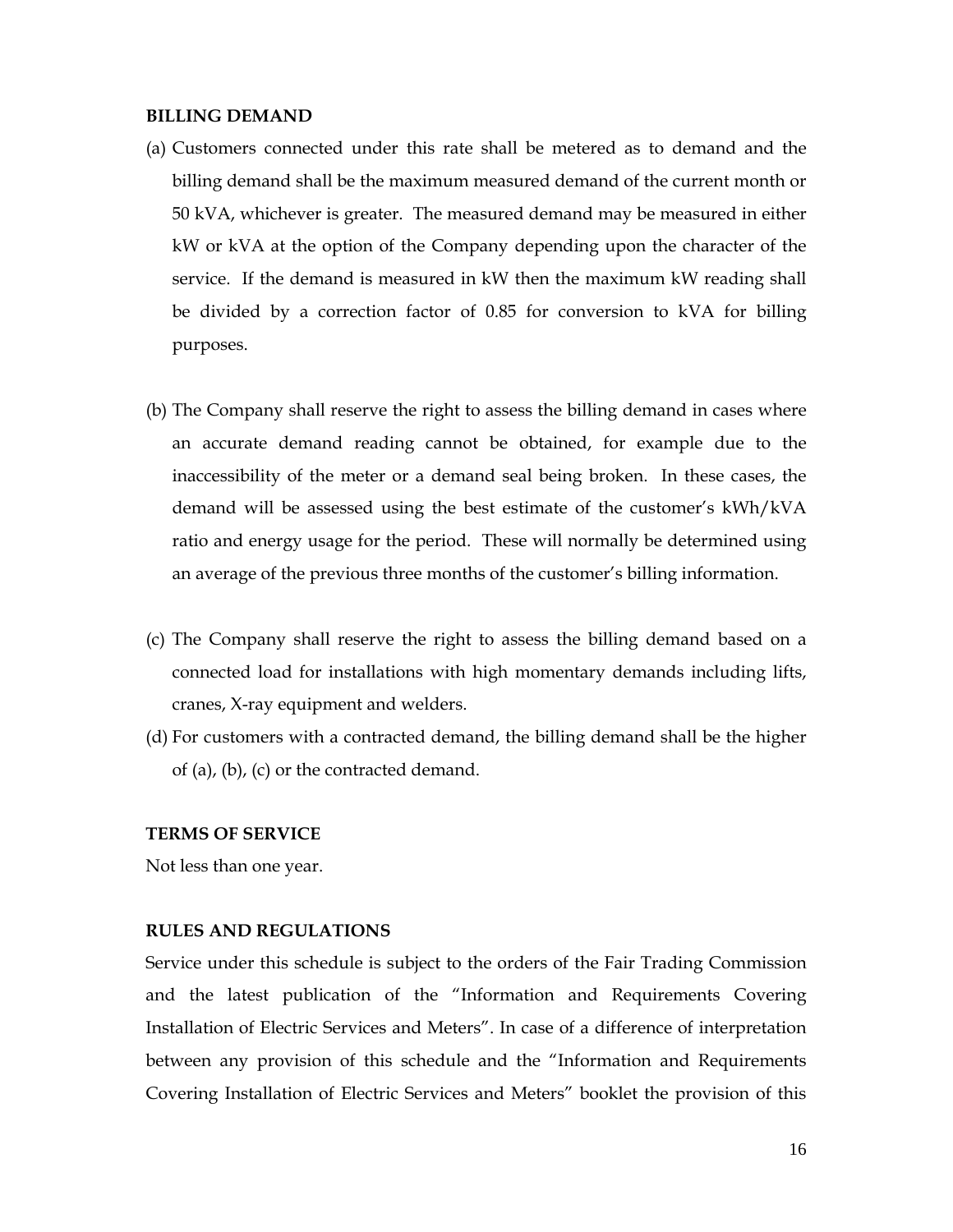schedule shall apply. A bill calculated under this tariff is subject to change under the provisions of such applicable rider(s) as may be approved and / or amended by the Fair Trading Commission.

## **K-5: TARIFF FOR EMPLOYEES**

#### **APPLICATION**

This tariff is available to present and retired employees of The Barbados Light  $\&$ Power Co. Ltd. It applies to an individually-metered dwelling house or apartment occupied for domestic purposes by the employee.

## **TYPE OF SERVICE**

Under this tariff, the Company will supply single-phase alternating current electricity at 50 Hz, and one of the secondary voltages specified in the latest revision of the Company's booklet entitled "Information and Requirements Covering Installation of Electric Services and Meters".

#### **CONDITIONS OF SERVICE**

Single phase, 2 or 3 wire services up to a maximum of 200 amperes are eligible for this tariff. This tariff is not applicable to employees who occupy dwelling units used or registered for the purpose of transient occupancy such as rooming houses, hotels, guest-houses or villas, or primarily for commercial, industrial or non-domestic activities. No service may be transmitted from a customer who receives service to another premises without the prior written consent of the Company.

#### **MONTHLY RATE**

**1. Base Energy Charge** - This applies to each electricity service under this tariff for all costs associated with the provision of this service, except the cost of fuel.

i. First 150 kWh  $\textcircled{a}$  \$0.108 /kWh + \$0.0162 VAT = \$0.1242 /kWh

ii. Next 350 kWh  $\textcircled{a}$  \$ 0.127 /kWh + \$0.01905 VAT = \$0.14605 /kWh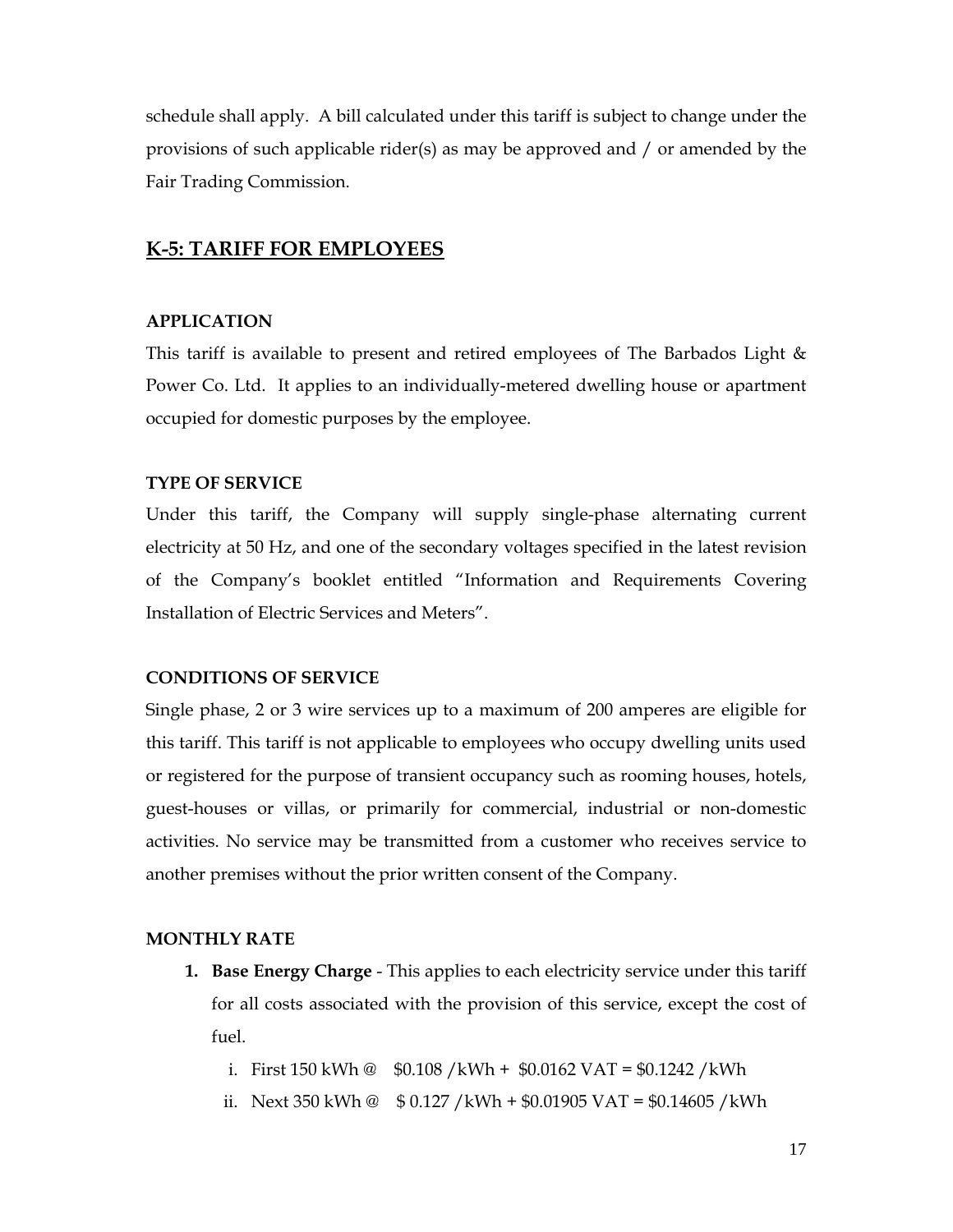- iii. Next 1000 kWh  $\textcircled{a}$  \$ 0.180 /kWh + \$0.027 VAT = \$0.207 /kWh
- iv. Over 1500 kWh @ \$ 0.202 /kWh + \$0.0303 VAT = \$0.2323 /kWh
- **2. Fuel Charge** This applies to each electricity service under this tariff for the cost of fuel associated with the provision of this service.

All kWh at the Fuel Clause Adjustment (cents/kWh) + VAT

The Fuel Clause Adjustment is calculated according to the Fuel Clause approved by the Fair Trading Commission and may vary from month to month.

#### **RULES AND REGULATIONS**

Service under this schedule is subject to the orders of the Fair Trading Commission and the latest publication of the "Information and Requirements Covering Installation of Electric Services and Meters". In case of a difference of interpretation between any provision of this schedule and the "Information and Requirements Covering Installation of Electric Services and Meters" booklet the provision of this schedule shall apply. A bill calculated under this tariff is subject to change under the provisions of such applicable rider(s) as may be approved and / or amended by the Fair Trading Commission.

### **K-6: TARIFF FOR FUEL CLAUSE**

1. The Fuel Clause Adjustment (FCA) shall be calculated according to the following formula:

> Fuel Clause Adjustment = (the Projected Cost of Fuel + the Projected Cost of Purchased Power for the billing month + (or -) net amount underrecovered or over-recovered and brought forward from the previous month) divided by Projected kWh sales for the billing month.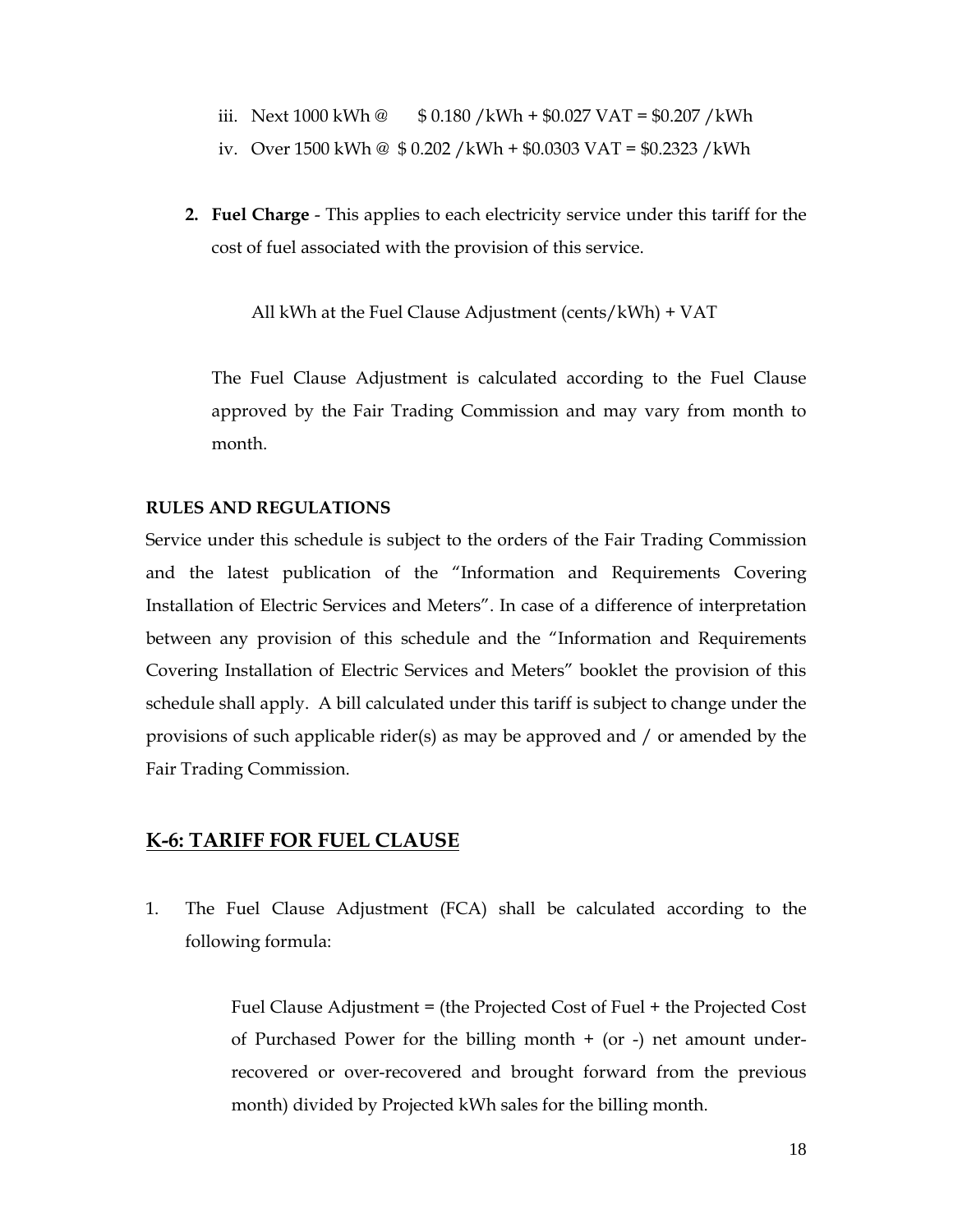- 2. In determining the FCA the Company will:
	- (i) use its best estimates of the Projected Cost of Fuel, the Projected Purchased Power and the Projected kilowatt hour (kWh) sales for the month.
	- (ii) reconcile monthly the revenue from the fuel charges billed in the previous month with the actual Cost of Fuel used during that month and calculate the under or over recovery, as the case may be, for that month. The net balance of the under or over recovery will be carried forward to the next billing month.
	- (iii) where the net under or over recovery in a previous billing month is of an amount, such that, when added or subtracted (as the case may be) to the Cost of Fuel and of Purchased Power, there may be significant fluctuations in the FCA in subsequent months the Company may spread the balance of the under or over recovery amount over one or more subsequent months, so as to smooth fluctuations in the FCA for these months.

## **K-7: TARIFF FOR STREET LIGHTS**

#### **APPLICATION**

This tariff is available for Street Lighting provided by the Company.

#### **MONTHLY RATE**

**1. Customer Charge** - This applies to each street light of the stated type and size under this tariff for the costs associated with the provision of this service, except the cost of fuel.

| 3. | 50W (HPS):  | $$7.04/month + $1.056 VAT = $8.096/month$           |
|----|-------------|-----------------------------------------------------|
| 4. | 70W (HPS):  | $$7.73/morth + $1.1595 VAT = $8.8895/month$         |
| 5. | 100W (HPS): | $$8.59/month + $1.2885 \text{ VAT} = $9.8785/month$ |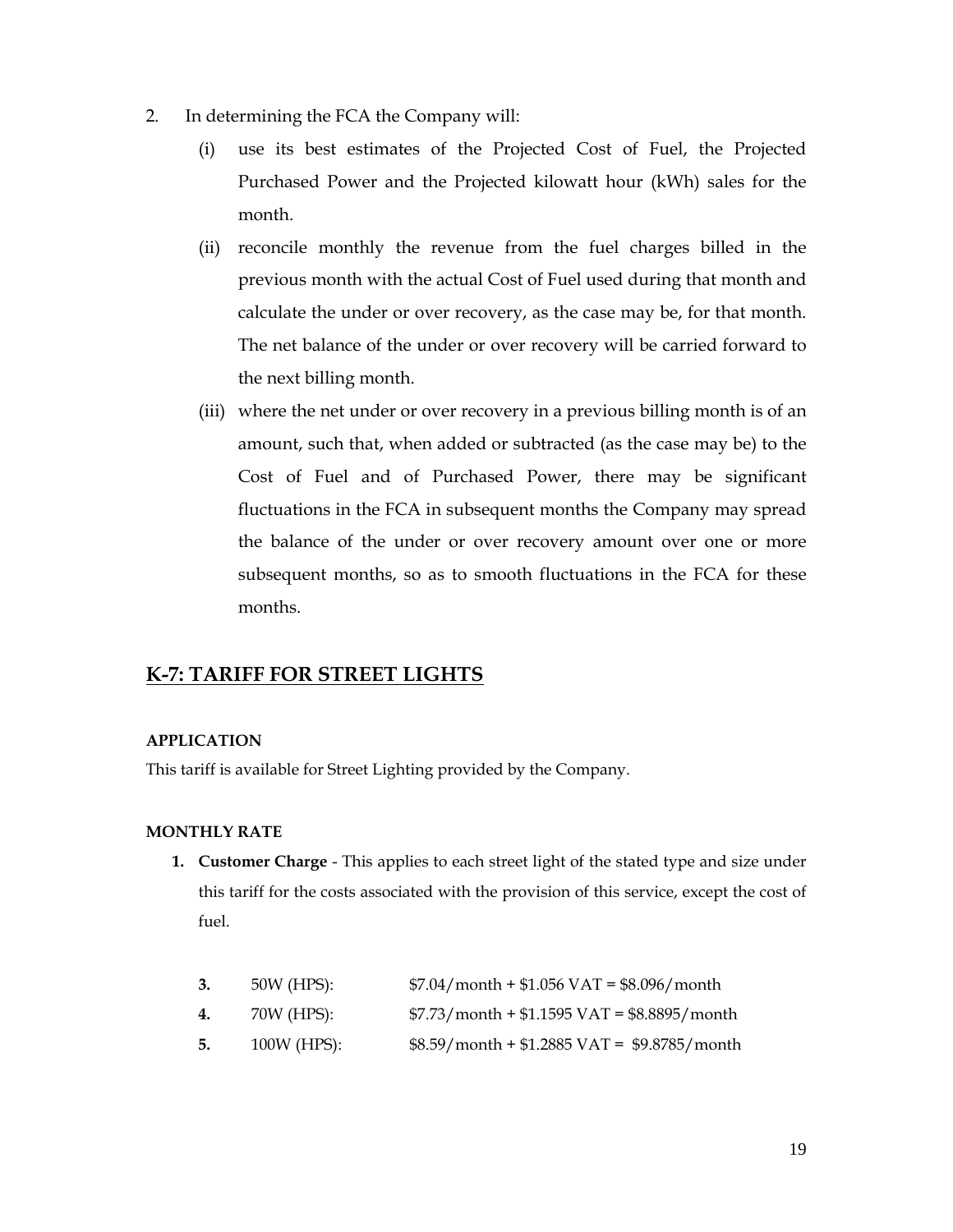**2. Fuel Charge** - This applies to each street light of the stated type and size under this tariff for the cost of fuel associated with the provision of this service.

| $\mathbf{i}$ | 50W (HPS: 25 kWh x Fuel Clause Adjustment (cents/kWh) + VAT   |
|--------------|---------------------------------------------------------------|
| ii           | 70W (HPS): 33 kWh x Fuel Clause Adjustment (cents/kWh) + VAT  |
| iii          | 100W (HPS): 43 kWh x Fuel Clause Adjustment (cents/kWh) + VAT |

The Fuel Clause Adjustment is calculated according to the Fuel Clause approved by the Fair Trading Commission and may vary from month to month.

#### **RULES AND REGULATIONS**

Service under this schedule is subject to the orders of the Fair Trading Commission and the latest publication of the "Information and Requirements Covering Installation of Electric Services and Meters". In case of a difference of interpretation between any provision of this schedule and the "Information and Requirements Covering Installation of Electric Services and Meters" booklet the provision of this schedule shall apply. A bill calculated under this tariff is subject to change under the provisions of such applicable rider(s) as may be approved and / or amended by the Fair Trading Commission.